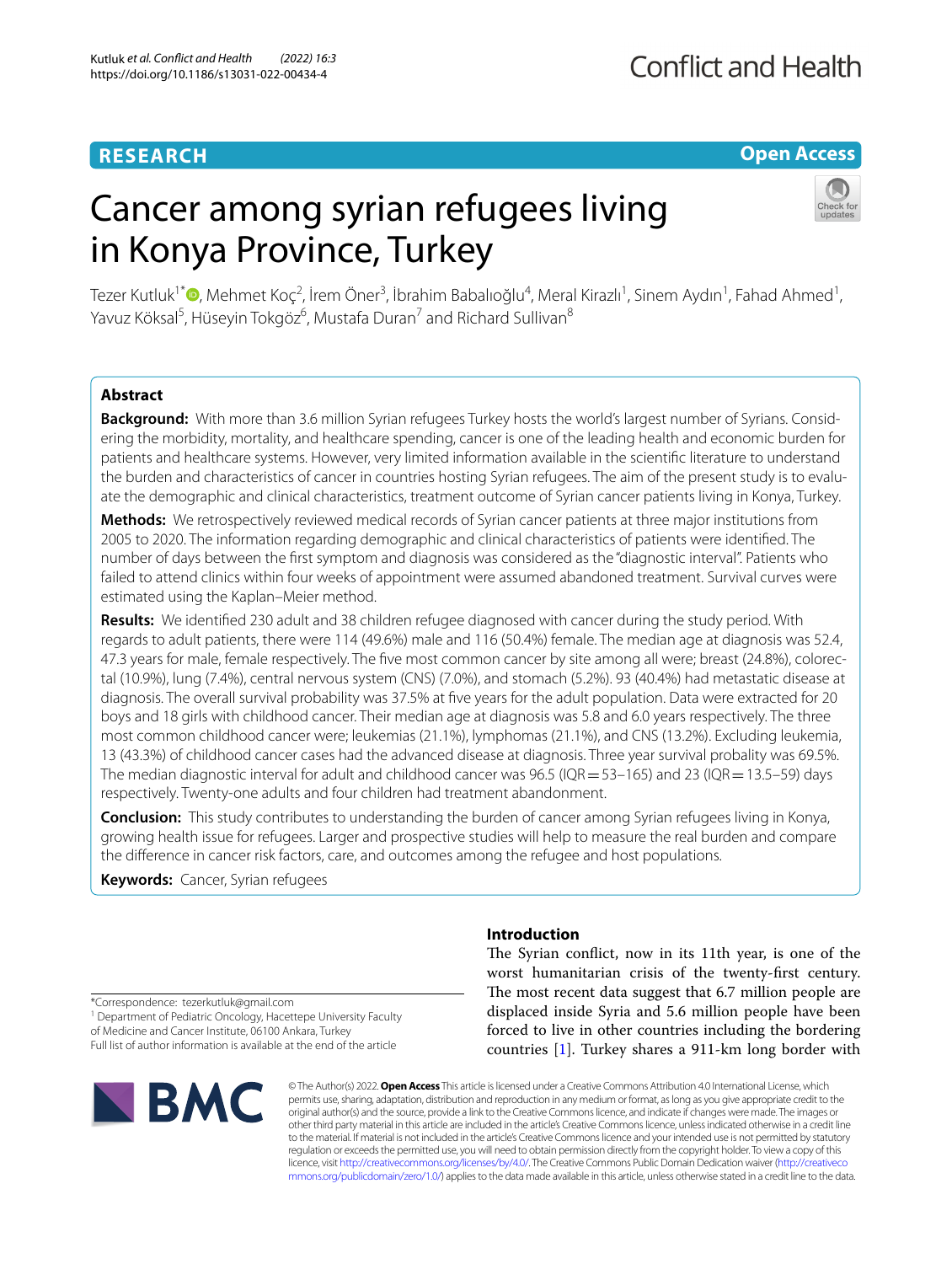Syria and has granted temporary protection inside Turkey to more than 3.6 million Syrians  $[2]$  $[2]$ . The most urgent health problems of newly arrived refugees were physical trauma (accidental injuries, burns, gunshot and blast injuries etc.), infection, malnutrition, and mental health. However, over time the humanitarian crisis had to adapt to managing a wide ragne of NCDs (non-communicable diseases), including cancer becoming a major part of healthcare needs [[3–](#page-8-2)[6\]](#page-8-3).

The right to health is a fundamental part of the Turkish constitution  $[7]$  $[7]$ . The refugees' access to health care is a priority issue in Turkey. Since the start of the refugee crisis all registered Syrians have been able to access the primary and secondary health services. Moreover, to improve access Migration Health Centers and mobile health units were also established. The Turkish government also started a scheme to cover the cost of refugee's health care with the aim to give access to Syrian refugees to a wide range of health services including cancer care.

Cancer is one of the leading causes of morbidity and mortality in almost all populations around the world. Cancer represents a signifcant burden of disease in Syria. Over the course of the confict it has still been a leading cause of death in Syria after heart disease and injuries [\[8](#page-8-5)]. Since the start of the confict Syrian cancer patients have not been able to access timely cancer care, either in Syria nor in several countries hosting them [[5](#page-8-6)]. Turkey has been the exception. However, the awareness and utilization of cancer services, including screening has remained very low amongst Syrian refugees in Turkey [\[9](#page-8-7)]. In addition providing such cancer services has been a substantial economic issues for both refugees and host country [[10\]](#page-8-8). Despite nearly a decade of experience there are few studies that have quantifed refugee cancer care needs that can inform policy-makers in hosting countries and the wider international humanitarian community. The present study aimed to evaluate the demographic, clinical characteristics and treatment outcomes of Syrian cancer patients living in the Konya province of Turkey.

## **Methods**

## **Data sources**

This was a retrospective study of all cancer patients registered between 1 January 2005 and 31 December 2020 at Selçuk and Necmettin Erbakan University Hospitals and Ministry of Health City Hospital of Konya who were designated on records as Syrian nationals under temporary protection. Konya is the largest province of Turkey by size and currently hosts 121,064 Syrian refugees. The number of refugees who reside in Konya has increased markedly in previous years, now ranking 10th among the cities with highest number of refugee population [[11\]](#page-9-0). Data collection was approved by the Konya Health Directorate Ethical Review Board. Data from hospital records were extracted by the trained physicians using the registered ID number given to Syrian refugees by the Turkish Directorate General of Migration Management, as well as the International Classifcation of Diseases, tenth edition (ICD-10) [[12](#page-9-1)], and International Classifcation of Childhood Cancer third edition (ICCC-3) [[13](#page-9-2)] codes at the admission and/or consultation of confrmed cases of cancer. Data of the patients who were diagnosed at other centers and applied to start or continued their treatment in the above hospitals were also included. The study sample did not include illegal immigrants or medical tourists.

## **Variable selection**

The variables extracted for analysis included: date of birth, sex, place of residence, comorbidities, smoking status, date of frst cancer-related symptom, the method used to detect cancer, date of cancer diagnosis, place of diagnosis, disease status at frst presentation, ICD-10 topography and morphology codes for adult cancer site, ICCC-3 code for childhood cancer site, Surveillance Epidemiology and End Results (SEER) classifcation of cancer stage [\[14](#page-9-3)], treatment modalities, place of residence during the treatment, date of last hospital visit, the status of the patient at last visit, and date of death. The diagnostic interval was defned as the number of days between the date of the frst cancer symptom and the date of diagnosis. Relapse was defned as new evidence of cancer after attaining remission. Treatment abandonment was defned as failure to attend the clinic within four weeks of a prescribed appointment throughout treatment, except in situations when treatment is contraindicated for medical reasons. We noted missing data on some variables and consider them missing random.

#### **Statistical analysis**

Data were analyzed using the SPSS version 21. Categorical variables were presented as frequency and percentage whereas continuous variables were presented as mean and median. Survival curves were estimated according to the Kaplan–Meier method and  $p$  value of <0.05 was considered statistically signifcant.

## **Results**

## **Cancer among adults**

Records of 230 adult cancer patients (older than 16 years) were identifed and extracted for analysis. Among them 226 (98.3%) patients had their frst diagnosis between September 2011 and December 2020 (Additional fle [1](#page-8-9): Table 1). There were 114 (49.6%) male and 116 (50.4%) female patients in the cohort. The median age at diagnosis was 52.4 years for male (range 17–82 years) and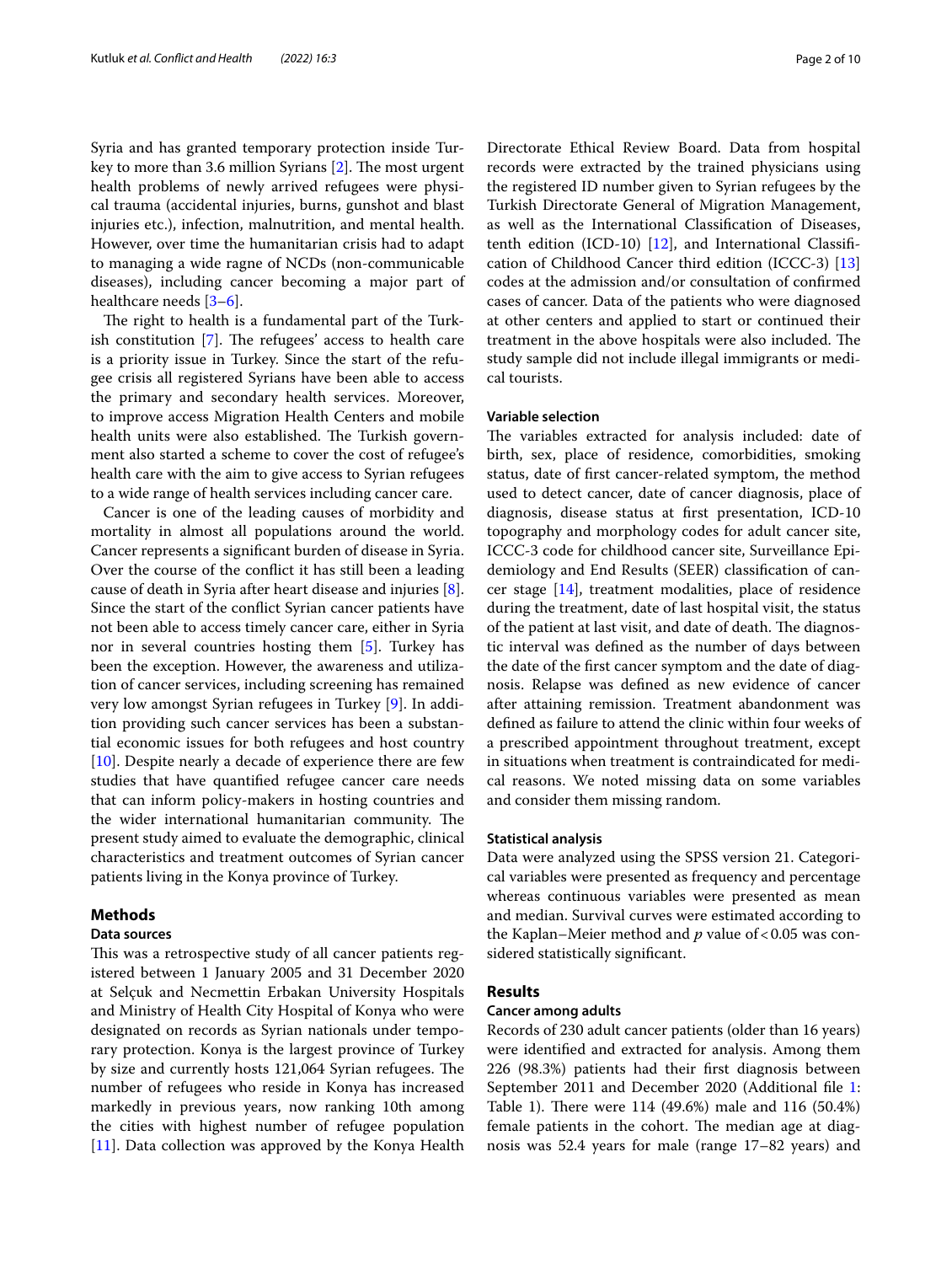47.3 years for female patients (range 17–94). 77.8%  $(n=179)$  had their first diagnosis in Turkey compared to 21.7% ( $n=50$ ) who were first diagnosed in Syria and one had missing information.

A total of 206 (89.6%) patients lived in Turkey during their cancer treatment, whereas seven patients were visiting Turkey just for treatment and returning back to Syria while holding refugee status (Visiting Refugee). The cases with missing information were shown in Table [1.](#page-2-0) Smoking data were available for only 160 patients; 49 (30.6%) of them were smokers. Smoking rates were higher in male compared to female (68.6% vs. 3.2%) population among the 160 patients for whom smoking data was available (Table [1](#page-2-0)) The median duration of smoking was 30 years (range 3–50 years), among them 40 (81.6%) smoked one pack per day, seven patients (14.3%) smoked more than one pack per day, and two pateints had missing data. Comorbidity was found for 47 patients (20.4%); hypertension, diabetes mellitus and ischemic heart disease were the most common diseases (Additional fle [1:](#page-8-9) Table 2).

When the whole group was examined,  $82.2\%$  (n=189) were newly diagnosed whereas  $11.3\%$  (n=26) presented with cancer recurrence, and  $6.5\%$  (n=15) of patients had been diagnosed in other centers and applied to continue their treatment in the hospitals in Konya during

the period of this study. Cancer was diagnosed by histopathological examination in 97.4% ( $n=224$ ) patients. When the stages of patients at the time of diagnosis were examined 19.1% ( $n=44$ ) patients had the local disease (SEER 0 and 1),  $40\%$  (n = 92) had the loco-regional disease (SEER 2-5) and, 40.4% ( $n=93$ ) had metastatic diseases (SEER 7). The abandonment rates were estimated at 9.2%  $(n=21)$  for this cohort and were higher in male than female patients  $(11.5\% \text{ vs. } 6.9\%)$  (Table [2](#page-3-0)). The reasons for abandonment were unknown in 12 cases, never started in eight cases, one interrupted during the migration/social reasons (Table [2\)](#page-3-0).

The five most common cancer site specific cancers were; breast (n = 57, 24.8%), colorectal (n = 25, 10.9%), lung and bronchus ( $n=17, 7.4%$ ), central nervous system  $(n=16,7.0\%)$ , and stomach  $(n=12, 5.2\%)$ . The fve most common cancers among male patients were; colorectal ( $n=17$ , 14.9%) lung and bronchus ( $n=16$ , 14.0%), central nervous system  $(n=13, 11.4)$ , testis  $(n=8, 7.0\%)$ , and stomach  $(n=7, 6.1\%)$ . The five most common cancer by site among females were; breast  $(n=57, 49.1\%)$  ovary  $(n=9, 7.8\%)$ , colorectal  $(n=8, 1\%)$ 6.9%), stomach  $(n=5, 4.3%)$  and central nervous system (CNS)  $(n=3, 2.6%)$  $(n=3, 2.6%)$  $(n=3, 2.6%)$  (Table 3). The types of cancer according International Classifcation of Diseases for

<span id="page-2-0"></span>

| Table 1 Characteristics of Syrian refugee patients |  |  |
|----------------------------------------------------|--|--|
|                                                    |  |  |

**Characteristics Adult Children Male Female Total Male Female Total Median Range Median Range Median Range Median Range Median Range Median Range** Age (years) 52.4 16.7–81.8 47.3 17.0–94.0 49.0 16.7–94.0 5.78 0.2–13.1 5.97 0.6–15.6 5.81 0.2–15.6 n % n % n % n % n % n % *Country of frst diagnosis* Turkey 97 85.1 82 70.7 179 77.8 19 95.0 17 94.4 36 94.7 Syria 16 14.0 34 29.3 50 21.7 1 5.0 1 5.6 2 5.3 Other\* 1 0.9 – – 1 0.4 – – – – – – *Country of residence during the last three years* Turkey 76 66.7 70 60.3 146 63.5 19 95.0 13 72.2 32 84.2 Syria 20 17.5 21 18.1 41 17.8 – – 5 27.8 5 13.2 Missing data 18 15.8 25 21.6 43 18.7 1 5.0 – – 1 2.6 *Country of residence during treatment* Turkey 104 91.2 102 87.9 206 89.6 19 95.0 15 83.3 34 89.5 Syria\* 4 3.5 3 2.6 7 3.0 – – 3 16.7 3 7.9 Missing data 6 5.3 11 9.5 17 7.4 1 5.0 – – 1 2.6 *Smoking* Yes 46 40.4 3 2.6 49 21.3 N/A N/A N/A N/A N/A N/A No 21 18.4 90 77.6 111 48.3 N/A N/A N/A N/A N/A N/A Missing data 47 41.2 23 19.8 70 30.4 N/A N/A N/A N/A N/A N/A Total 114 100.0 116 100.0 230 100.0 20 100.0 18 100.0 38 100.0

*N/A* non-applicable

\*Visiting Turkey just for treatment and returning back to Syria while holding refugee status (Visiting Refugee)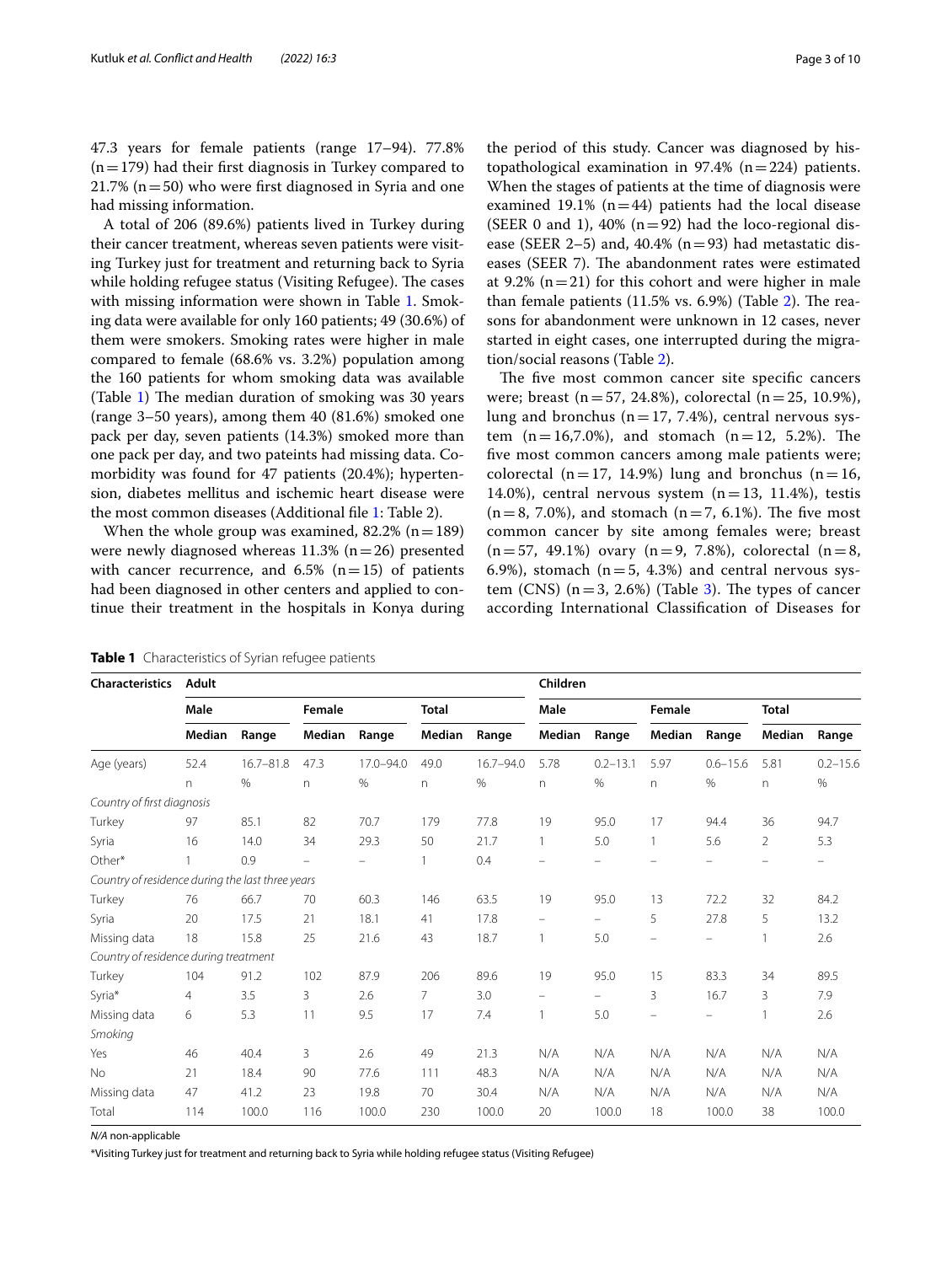## <span id="page-3-0"></span>**Table 2** Tumor characteristics in adult Syrian refugee patients

| <b>Characteristics</b>                |                                        | Male     |       | Female |                                | <b>Total</b> |       |
|---------------------------------------|----------------------------------------|----------|-------|--------|--------------------------------|--------------|-------|
|                                       |                                        | n        | %     | n      | %                              | n            | %     |
| Disease status                        | Newly diagnosed disease                | 98       | 86.0  | 91     | 78.4                           | 189          | 82.2  |
|                                       | Relapsed disease                       | 13       | 11.4  | 13     | 11.2                           | 26           | 11.3  |
|                                       | Others                                 | 3        | 2.6   | 12     | 10.3                           | 15           | 6.5   |
| Diagnostic method                     | Histological diagnosis from primary    | 103      | 90.4  | 110    | 94.8                           | 213          | 92.6  |
|                                       | Histological diagnosis from metastasis | 7        | 6.1   | 4      | 3.4                            | 11           | 4.8   |
|                                       | Cytological diagnosis                  | 2        | 1.8   | -      | $\qquad \qquad \longleftarrow$ | 2            | 0.9   |
|                                       | Clinical examination                   |          | 0.9   | 2      | 1.7                            | 3            | 1.3   |
|                                       | Unknown                                | 1        | 0.9   | -      | -                              |              | 0.4   |
| Dissemination of the disease (adults) | Local (SEER 0-1)                       | 26       | 22.8  | 18     | 15.5                           | 44           | 19.1  |
|                                       | Regional (SEER 2-5)                    | 39       | 34.2  | 53     | 45.7                           | 92           | 40.0  |
|                                       | Metastatic (SEER 7)                    | 49       | 43.0  | 44     | 37.9                           | 93           | 40.4  |
|                                       | Unknown (SEER 9)                       | $\equiv$ |       |        | 0.9                            |              | 0.4   |
| Treatment abandonment                 | Yes                                    | 13       | 11.5  | 8      | 6.9                            | 21           | 9.2   |
|                                       | No                                     | 101      | 88.5  | 108    | 93.1                           | 208          | 90.8  |
| Total                                 |                                        | 114      | 100.0 | 116    | 100.0                          | 230          | 100.0 |

<span id="page-3-1"></span>**Table 3** 10 most common cancers in adult Syrian refugee patients

| Cancer                 | Male           |       | Female         |       | <b>Total</b> |       |
|------------------------|----------------|-------|----------------|-------|--------------|-------|
|                        | n              | %     | n              | $\%$  | n            | %     |
| Breast                 |                |       | 57             | 49.1  | 57           | 24.8  |
| Colorectal             | 17             | 14.9  | 8              | 6.9   | 25           | 10.9  |
| Lung and bronchus      | 16             | 14.0  |                | 0.9   | 17           | 7.4   |
| Central nervous system | 13             | 11.4  | 3              | 2.6   | 16           | 7.0   |
| Stomach                | $\overline{7}$ | 6.1   | 5              | 4.3   | 12           | 5.2   |
| Ovary                  |                | -     | 9              | 7.8   | 9            | 3.9   |
| Testis                 | 8              | 7.0   |                |       | 8            | 3.5   |
| Pancreas               | 5              | 4.4   | $\overline{2}$ | 1.7   |              | 3.0   |
| Bladder                | 6              | 5.3   |                |       | 6            | 2.6   |
| Larynx                 | 5              | 4.4   |                |       |              | 2.2   |
| Others                 | 37             | 32.5  | 31             | 26.7  | 68           | 29.6  |
| Total                  | 114            | 100.0 | 116            | 100.0 | 230          | 100.0 |

Oncology (ICD-O) by sex and age is given in Addi-tional file [1](#page-8-9): Table 3a. The stage distribution according to the topography codes are given in Additional fle [1](#page-8-9): Table 3b.

The data regarding time to diagnosis from first cancer-related symptom was available in 110 patients and with median 96.5 ( $IQR = 53-165$ ) days. With regards to the treatment modalities, the majority of patients received more than one type of treatment (Table [4](#page-4-0), Additional file [2:](#page-8-10) Fig. 1). The overall survival probability for the whole group was 44.7% at three years and 37.5% at 5 years. (3 and 5 years survival for males 26.1% and 22.3%; for females 61.9%, 52.0% respectively.) (Fig. [1\)](#page-4-1). The median follow-up time for this cohort was 26.5 months.

## **Cancer among children**

Between August 2014 and December 2020, 38 cases of childhood cancer were identifed in the same hospital databases. There were 20 boys and 18 girls and their median age at diagnosis was 5.8 years and 6.0 years respectively. Most  $(n=29)$  had a diagnoses between 2018–2020. The rest were diagnosed between 2014–2017. Except for two cases the cancer was frst diagnosed in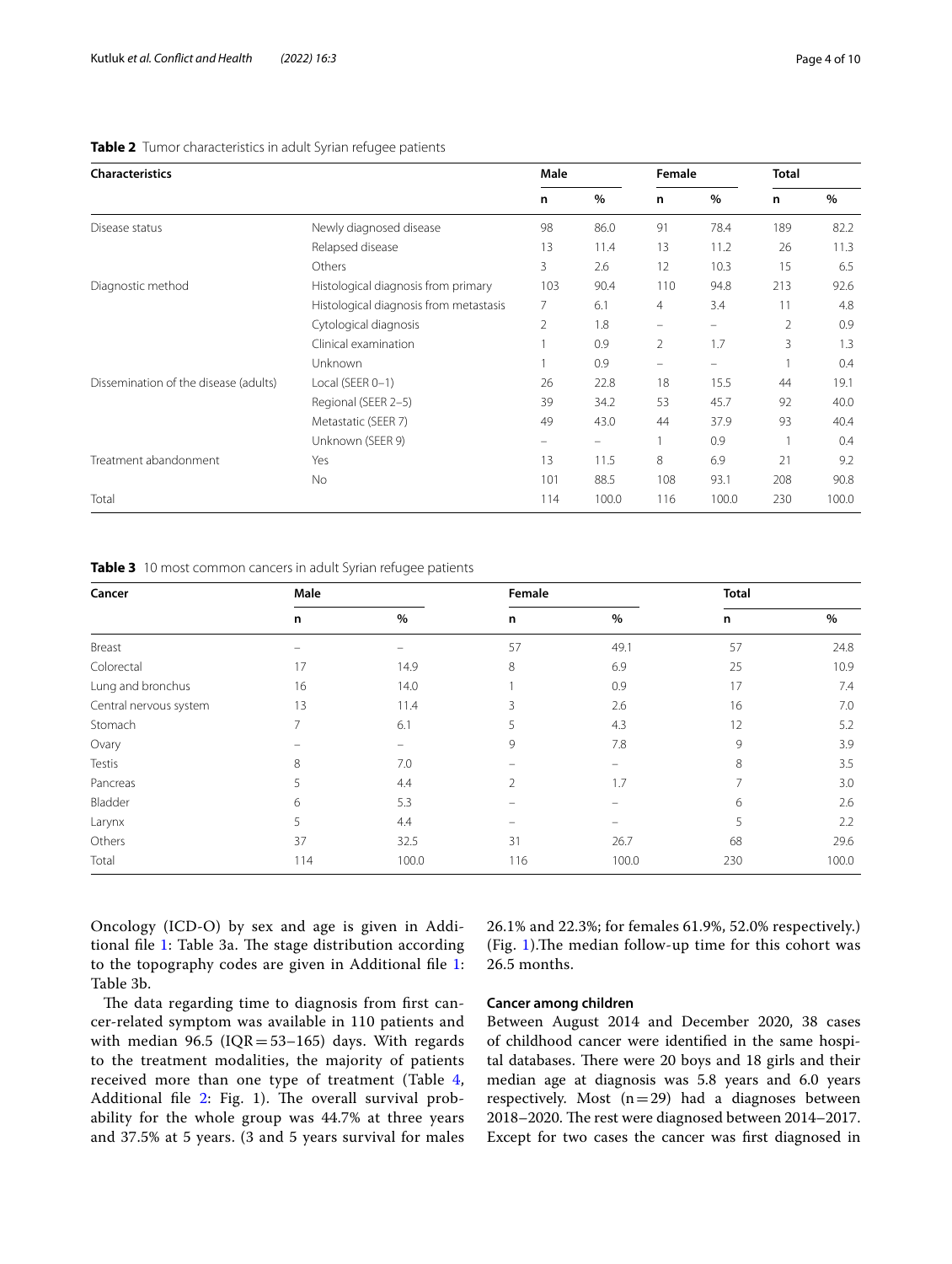<span id="page-4-0"></span>**Table 4** Treatment modalities in Syrian Cancer patients

| Type of procedure |                            | <b>Adults</b> | Children |
|-------------------|----------------------------|---------------|----------|
| Chemotherapy      | Neoadjuvant chemotherapy   | 29            | 3        |
|                   | Adjuvant chemotherapy      | 100           | 35       |
|                   | Palliative                 | 133           | 1        |
|                   | Total                      | 262           | 39       |
| Surgery           | Biopsy                     | 131           | 18       |
|                   | Curative/complete          | 112           | 18       |
|                   | Curative/partial resection | 29            | 2        |
|                   | Palliative                 | 13            |          |
|                   | Other                      | $1*$          | $1***$   |
|                   | Total                      | 286           | 39       |
| Radiotherapy      | Neoadjuvant                | 3             |          |
|                   | Adjuvant                   | 63            |          |
|                   | Therapeutic                | 17            | 16       |
|                   | Palliative                 | 52            |          |
|                   | Prophylactic radiotherapy  | 1             |          |
|                   | Total                      | 136           | 16       |
| Total             |                            | 684           | 94       |

\*LN dissection. details unknown, \*\*Liver Transplant

Turkey. Moreover, 34 (89.5%) patients were living in Turkey during their treatment while three were visiting Turkey just for treatment and returning back to Syria while holding their refugee status (Visiting refugee) (Table [1\)](#page-2-0).

36 (94.7%) patients were newly diagnosed, whereas two patients presented with cancer recurrence. Except for four patients, the rest were diagnosed in the hospitals included in this study. Histopathological examination was the most common method of diagnosis and was applied in 29 (76.3%) patients. Excluding Leukemia cases, among 13 (43.3%) patients the stage of cancer at the time of diagnosis was Advanced (Stage III and IV). Four (10.5%) patients had treatment abandonment (Table [5\)](#page-5-0). Associated genetic abnormalities; WAGR syndrome, Klinefelter syndrome, and ataxia-telangiectasia were found in three children.

When analyzing the whole group, the three most common cancer by ICCC 3 were; Leukemias in eight children (21.1%), Lymphomas and reticuloendothelial neoplasms in eight children (21.1%), and CNS neoplasms in five children  $(13.2%)$  (Table [6\)](#page-5-1). The stage distribution according to the cancer classifcation is given in Additional fle [1](#page-8-9): Table 4.

<span id="page-4-1"></span>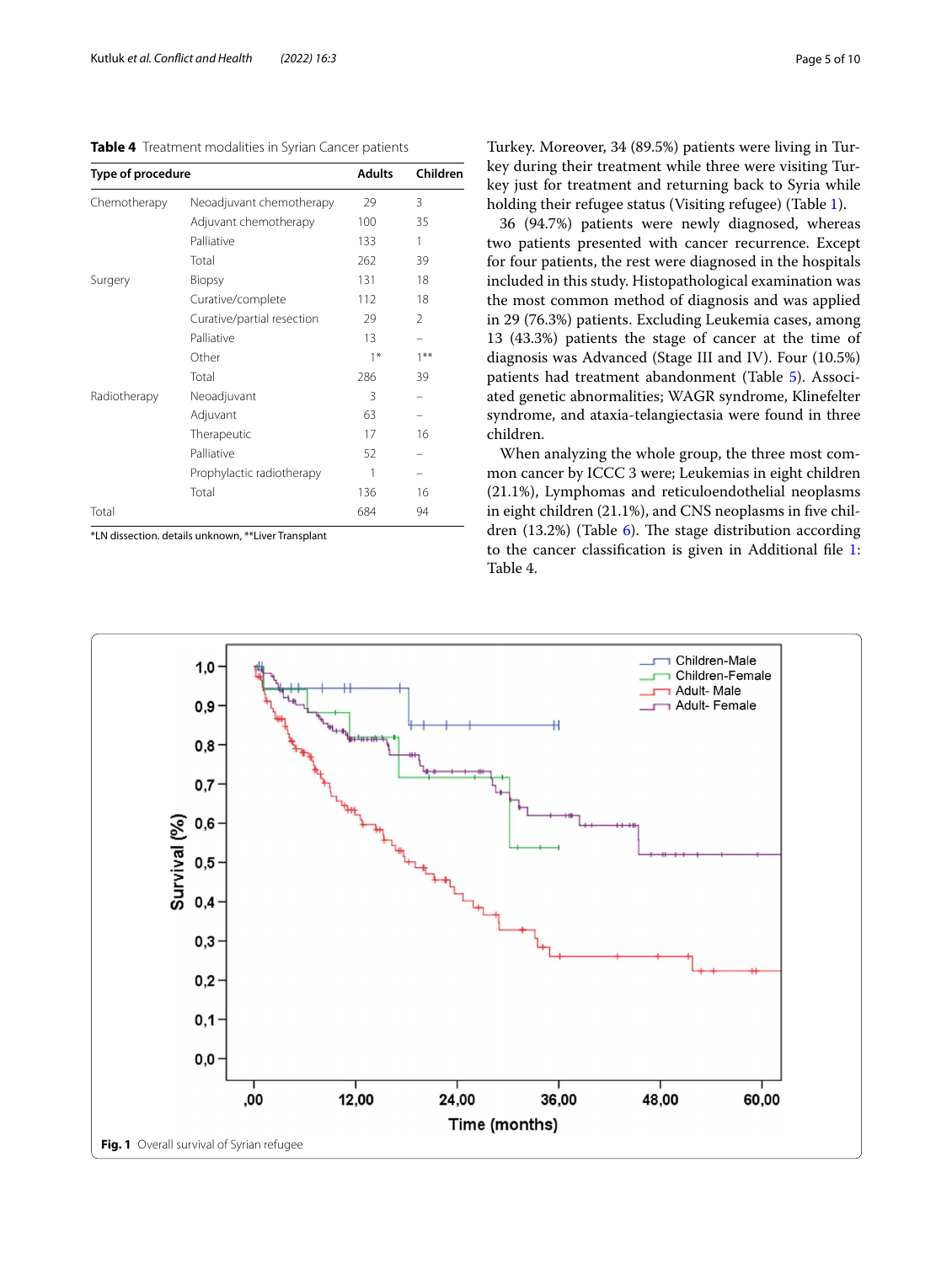#### <span id="page-5-0"></span>**Table 5** Tumor characteristics in Syrian children with cancer

| <b>Characteristics</b>        |                                        | Male | Female | <b>Total</b> |       |
|-------------------------------|----------------------------------------|------|--------|--------------|-------|
|                               |                                        | n    | n      | n            | $\%$  |
| Disease status                | Newly diagnosed disease                | 19   | 17     | 36           | 94.7  |
|                               | Relapsed disease                       |      |        |              | 5.3   |
| Diagnostic method             | Histological diagnosis from primary    | 15   | 13     | 28           | 73.7  |
|                               | Histological diagnosis from metastasis |      |        |              | 2.6   |
|                               | Cytological diagnosis                  | 4    | 4      | 8            | 21.1  |
|                               | Clinical examination                   |      |        |              | 2.6   |
| Dissemination of the disease* | Local (Stage I and II)                 | 9    | 8      | 17           | 56.7  |
|                               | Advanced (Stage III and IV)            |      | 6      | 13           | 43.3  |
| Treatment abandonment         | Yes                                    | 3    |        | 4            | 10.5  |
|                               | No.                                    | 17   | 17     | 34           | 89.5  |
| Total                         |                                        | 20   | 18     | 38           | 100.0 |

\*Leukemia were not included in staging

<span id="page-5-1"></span>

|  | Table 6 Tumor types in Syrian children with cancer |  |  |  |
|--|----------------------------------------------------|--|--|--|
|--|----------------------------------------------------|--|--|--|

| Tumor types in ICCC3 tumor groups                                       | Male | Female | Total |       | M/F |
|-------------------------------------------------------------------------|------|--------|-------|-------|-----|
|                                                                         | n    | n      | n     | $\%$  |     |
| 01 Leukemias. myeloproliferative diseases. and myelodysplastic diseases | 4    | 4      | 8     | 21.1  | 1.0 |
| 02 Lymphomas and reticuloendothelial neoplasms                          |      |        | 8     | 21.1  | 1.7 |
| 03 CNS and miscellaneous intracranial and intraspinal neoplasms         |      |        |       | 13.2  | 0.7 |
| 04 Neuroblastoma and other peripheral nervous cell tumors               |      |        |       | 5.3   | 1.0 |
| 06 Renal tumors                                                         |      |        | 4     | 10.5  | 1.0 |
| 07 Hepatic tumors                                                       |      |        |       | 2.6   |     |
| 08 Malignant bone tumors                                                |      |        |       | 7.9   |     |
| 09 Soft tissue and other extraosseous sarcomas                          |      |        |       | 7.9   | 3.0 |
| 10 Germ cell tumors, trophoblastic tumors, and neoplasms of gonads      |      |        |       | 5.3   | 2.0 |
| 11 Other malignant epithelial neoplasms and malignant melanomas         |      |        |       | 2.6   |     |
| 12 Other and unspecified malignant neoplasms                            |      |        |       | 2.6   | 1.0 |
| Total                                                                   | 20   | 18     | 38    | 100.0 | 1.1 |

The data regarding time to diagnosis from first cancerrelated symptom was available for 34 patients with a median of 23 days ( $IQR = 13.5-59$ ). With regards to the treatment modalities, the majority were received more than one modality of treatment. It is worth noting that one patient also underwent liver transplantation (Table [4](#page-4-0), Additional file  $2$ : Fig. 2). The two-years overall survival probability was 78.1%, dropping to 69.5% at the end of three years (Two and three years survival for males; 85% and 85%; for females 71.7%, 53.8% respectively.) (Fig. [1](#page-4-1)). The median follow-up time for all children was 20 months.

# **Discussion**

Measuring the burden of cancer is vital to understand its impact on the refugee populations as well as to design cost efective, afordable and equitable control and management strategies. Several factors make it diffcult to measure the burden of cancer among the refugee population. Availability of the data is one of the biggest challenges as most refugees live in low to low-middle income settings [[15\]](#page-9-4) where national statistical systems are either absent, weak or do not include refugees in the publications of national statistical reports due to sensitive political reasons. And even if collected access to scuh data is a challenge. Residential instability, the incomplete identity of refugees, incomplete sharing of data among diferent stakeholders, the quality and completeness of data are other signifcant challenges. Hence, the available data most often focus on registered economic migrants in high-income countries  $[16–18]$  $[16–18]$  $[16–18]$ . At present more than 5 million (UNHCR 2021  $n = 5,221,588$ ) Syrian refugees are in Turkey, Lebanon, and Jordan [\[19](#page-9-7)] and making this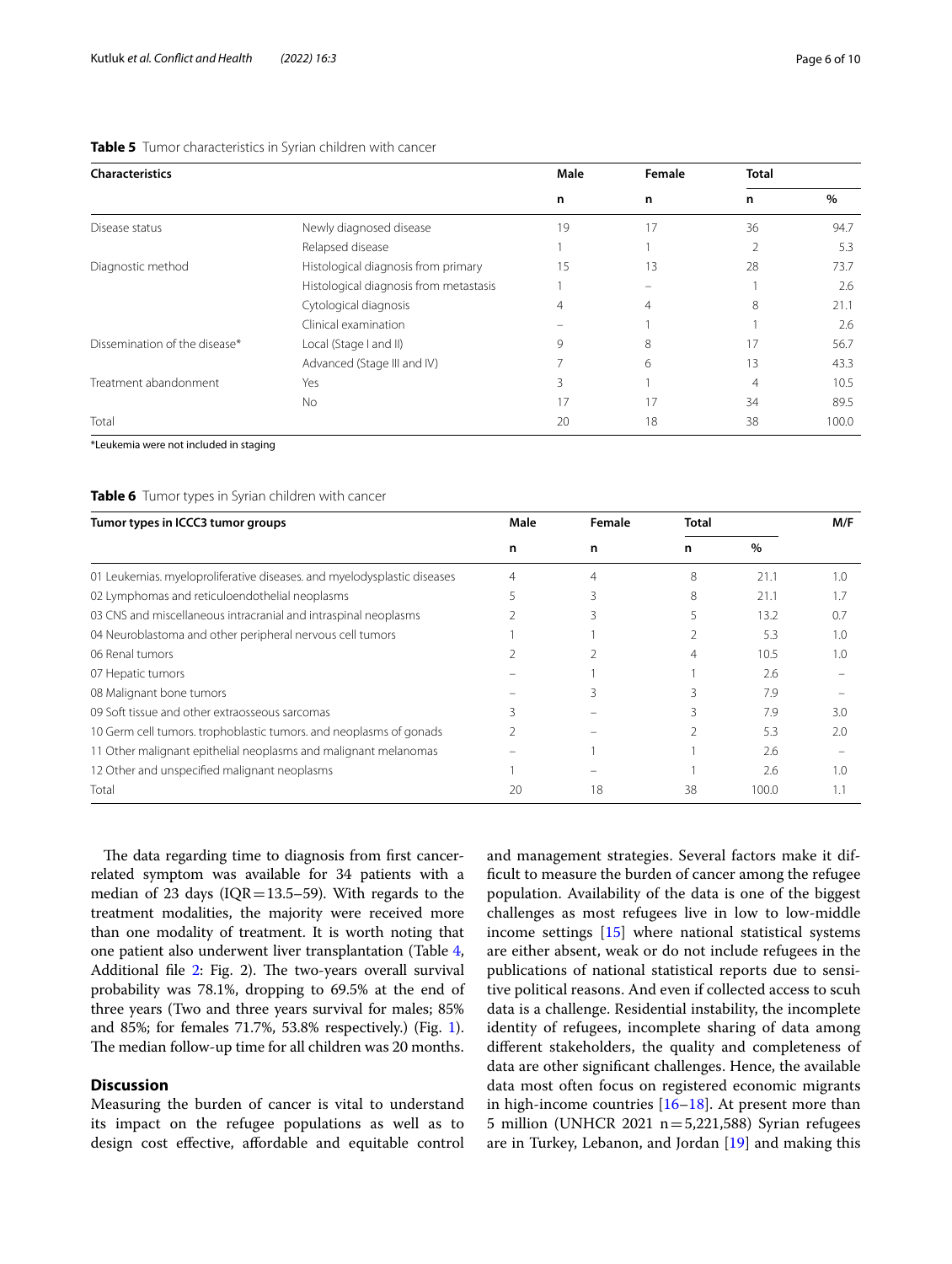one of largest displaced refugees population in the world. Studies from these countries have focused on the "classical" areas of refugees health. There is limited literature available about cancer and the true burden of cancer is still unmeasured. The most recent systematic review focusing on the impact of armed confict on cancer among civilians in LMICs refected the relative paucity of basic epidemiological data including changes to risk factor exposure, behavioral changes, delays to presentation, the availability of timely and afordable complex care, as well as the ability to access care  $[6]$  $[6]$ .

Konya is the largest province of Turkey by size and currently hosts 121,064 Syrian refugees  $[11]$ . The population movement is relatively stable in Konya, in contrast to other cities. Syrian refugees can get the health care only in cities where they are registered to live. Their treatment costs are covered if they are treated in the state or public university hospitals. The referrals from other cities' government hospitals are permitted for specifc pre-authorized cases. The number of refugees who reside in Konya has increased markedly in previous years, growing the cancer burden amongst this population. However, similar to other refugee studies, such as in Jordan, the diference expected and observed number of Syrian cancer patients across the years implies routine under-reporting [\[20\]](#page-9-8).

One of the previous studies using Turkish Ministry of Health public hospital data for years 2012–2015 reported that the breast, colon, and lung were the most common cancer types observed among adults older than 19 years [[21\]](#page-9-9). Another single-center analysis of 134 adult Syrian cancer cases in the city of Şanlıurfa for years 2015–2017 also reported that breast cancer is the most frequent cancer  $[22]$  $[22]$ . The findings of our study were in general in agreement to these studies. Moreover, the frequency of diferent types of cancers among the refuges was comparable to the host population. The Globocan (global cancer observatory) estimates suggest lung, breast, and colon were the most common cancer types among the host population in Turkey in the year 2020 [[23\]](#page-9-11). Our fnding that 40.4% of Syrian refugee patients presented at an advanced stage of their disease was similar to the above mentioned study at Şanlıurfa where 44.8% of all cases presented at an advanced stage. The median age (49.0 years) of adult patients at presentation in the present study is also comparable to the study in Şanlıurfa (47.5 years) [[22\]](#page-9-10).

Smoking is one of the major risk factors for various types of cancer. The smoking rate in the present study (30.6%) is similar to Şanlıurfa study (32.8%) [\[22](#page-9-10)]. Moreover, the Health Status Survey of Syrian Refugees in Turkey shows that 31.6% of the Syrian refugees smoke a tobacco product daily  $[24]$  $[24]$ . The high smoking rate among male population in our study explains why tobacco related tumors are more common in males than females (lung and bronchus, bladder, larynx). The survey results also showed low physical activity, and a diet that does not meet the healthy recommendations is also prevalent among Syrian refugees [\[24\]](#page-9-12). Additionally, changes in the socio-cultural, physical, and economic environment due to migration also causes changes in risk for diferent types of cancers. Considering the high prevalence of these risk factors, host countries must expand their preventive interventions through public health programs and public policy as well as routine cancer care.

To the best of our knowledge, this is the frst study that has estimated the median interval between the frst cancer symptom and the cancer diagnosis in Syrian refugees. The median diagnostic interval was 96.5  $(IQR = 112)$  days for adult patients. This is a significant delay and refects the complex and long pathways Syrian refugees need to take, as well as a host of other factors e.g. economic factors that contribute to diagnostic and treatment delays. Earlier research among lung cancer patients in the Eastern Black Sea region of Turkey found that the patients presented on average 30 days (range 2–365) after symptoms with a very wide range [[25](#page-9-13)]. Delay in diagnosis and treatment are independently increase mortality [\[26](#page-9-14)]. Strategies addressing delays in diagnosis and treatment for refugees are crucial for downstaging and increasing the proportion of patients who present with curative disease. The cancer control department in Turkey is working closely with primary healthcare physicians to alleviate the situation with various screening guidelines and more rapid cancer care referral pathways. However, the health literacy of Syrians in Turkey is inadequate [[27\]](#page-9-15) and many patients ignore or self-managing critical symptoms. It is noteworthy that MoH has established mobile cancer screening units for Syrian refugees which also acts to constructively engage in increasing awareness of cancer symptoms By November 2020 more than 420,000 refugees had been screened through this service [[28\]](#page-9-16).

Multimodal combination therapy is a cornerstone of cancer treatment [[29\]](#page-9-17). Our study showed that refugee cancer patients in Turkey have access to all types of modern cancer treatment modalities and they are not, per se, a clinically underserved population. Interruption of ongoing treatment, however, is an important issue in cancer care. There are few cases of treatment abandonment in our population. However, due to the retrospective nature of the study and limited availability of such data in the hospital record the result need to be interpreted with caution as it is not very clear whether the patients truely abdonded their treatments or moved to a diferent location and were efectively lost to follow up but still being treated.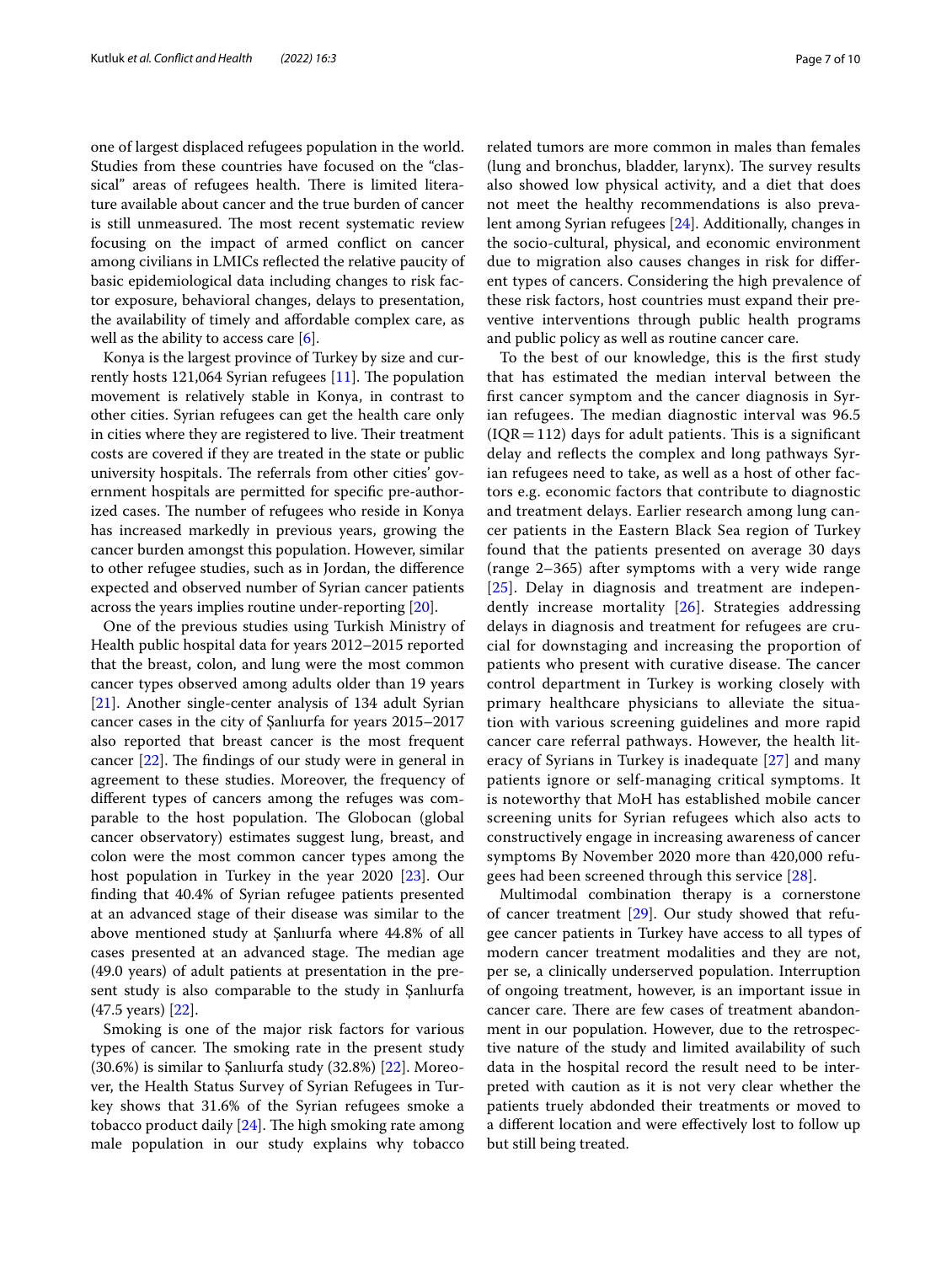The overall 5-year survival rate of 37.5% for adult Syrian cancer patients was lower than the host population [\[23](#page-9-11)] mostly refecting delays in presentation and diagnosis.

Two previous studies reported on childhood cancer among Syrian refugees. Kebudi et al. [\[30](#page-9-18)], evaluated retrospective data of 212 refugee cancer children from 17 centers in 2015, where leukemia, lymphoma, and brain cancers were the most common cancer types. Yağcı et al. [[31\]](#page-9-19), evaluated single-center data of 105 Syrian cancer children in the Adana province where CNS tumors, leukemia, and lymphoma were the most frequent site specifc childhood cancers. Tough the number of childhood cancer patients in the present is small the frequency of diferent types of cancer was similar to other studies. The delayed presentation, treatment abondement is an important concern for refugees' children with cancers. Yağcı et al. [[31\]](#page-9-19), found that refugee children had a high frequency of advanced/metastatic disease, and lower treatment compliance compared to host children. We found overall survival for children with cancer at two years as 78%, although due to the small number of cases the interpretation is difficult. However, a previous study reported that overall survival was 55.7% in Syrian cancer children and this rate was signifcantly lower than host children receiving oncologic treatment [\[31](#page-9-19)].

The cost of the cancer care for Syrian refugees is not completely known but the raw estimates based on crude incidence suggest an expenditure of €33·68 million (Turkey €25·18 million; Lebanon €6·40 million; Jordan €2·09 million) [[10\]](#page-8-8). Nevertheless, the fnancial costs of cancer care are high for both patients and the health system. Syrian refugees in Turkey are in a much better position than many other places as most of the healthcare services are available at freely without discrimination [\[32](#page-9-20)]. Moreover, as observed in the current study, to beneft from the health system cancer patient from Syria migrate temporarily to Turkey, obtain refugee status, undergoing cancer treatment, and go back and live in Syria. It is also important to note that the confict environment has resulted in the disruption of cancer care in Syria and only 23% of functional public hospitals in Syria provide cancer treatments  $[5]$  $[5]$ . Thus incidence of cancer may have been over-reported in Syrian refugees living in host countries [[20\]](#page-9-8). This speaks the need to build up capacity, capability and maintain proper computerized patient records in host country systems for externally displayed and also internally displayed refugees back in Syria.

In summary, Cancer is not a neglected disease for the Syrian refugees living in Turkey. This study found that Syrian patients can access cancer care in public and university hospitals. Moreover, the diagnostic and treatment costs for non-communicable diseases including cancer are covered by the government [[32\]](#page-9-20). Nevertheless, delayed diagnosis is an important issue. We found that the median time between the onset of symptoms and diagnosis of cancer is three months for adult patients. As to the retrospective nature of the study, we are unable to identify the reason for the delay. It could be related with migration process itself and other additional factors including fnancial barriers, the difficulties on access to care due to registration requirement, health literacy, other socio-cultural reasons. Treatment abandonment is also an important factor that limits the survival of cancer. We found that near 10% of adult cancer patients abandoned the cancer treatment. Previous studies highlighted the issue of displacement and interruption of cancer treatment among Syrian refugees [\[5](#page-8-6), [33](#page-9-21)]. We found a high proportion of lung, larynx, and bladder cancer among men. This could be explained by the high prevalence of smoking among men as compared to women. We also found that the metastatic disease and treatment abandonment were slightly higher in men. However, the limited number of cases makes the comparison difficult. Females also have better survival rates than in males in this study. Based on our study we recommend that the management of cancer should not be ignored at the time of humanitarian crises. Investment on the health system capacity is essential. Having the crisis plan ready for such humanitarian emergencies and developing the new funding models are required. The states of the world must also focus on how to prevent and protect people of the world from the harm of confict and forced displacement. Research and data collections are also among the major obligations to better understand and proper management the such major crisis.

The results of this study are subject to some limitations. The retrospective nature of the study design is the major limitation. Additionally, the data for this study come from the hospital database, which was not collected primarily for research purposes therefore analysis was limited to the available variables only. Furthermore, due to a large number of missing values for some variables of interest such as smoking and the presence of chronic disease, the conclusion regarding these variables should be interpreted with caution. The absolute incidence or prevalence of cancer cannot be deduced from this data, because the patients diagnosed and/or treated at Konya might come from another city through the referral process, thus it is not possible to determine the precise reference population for this study. The relatively low number of pediatric patients also limits the interpretation of results. Future prospective studies with large sample sizes and better study designs are required to confrm.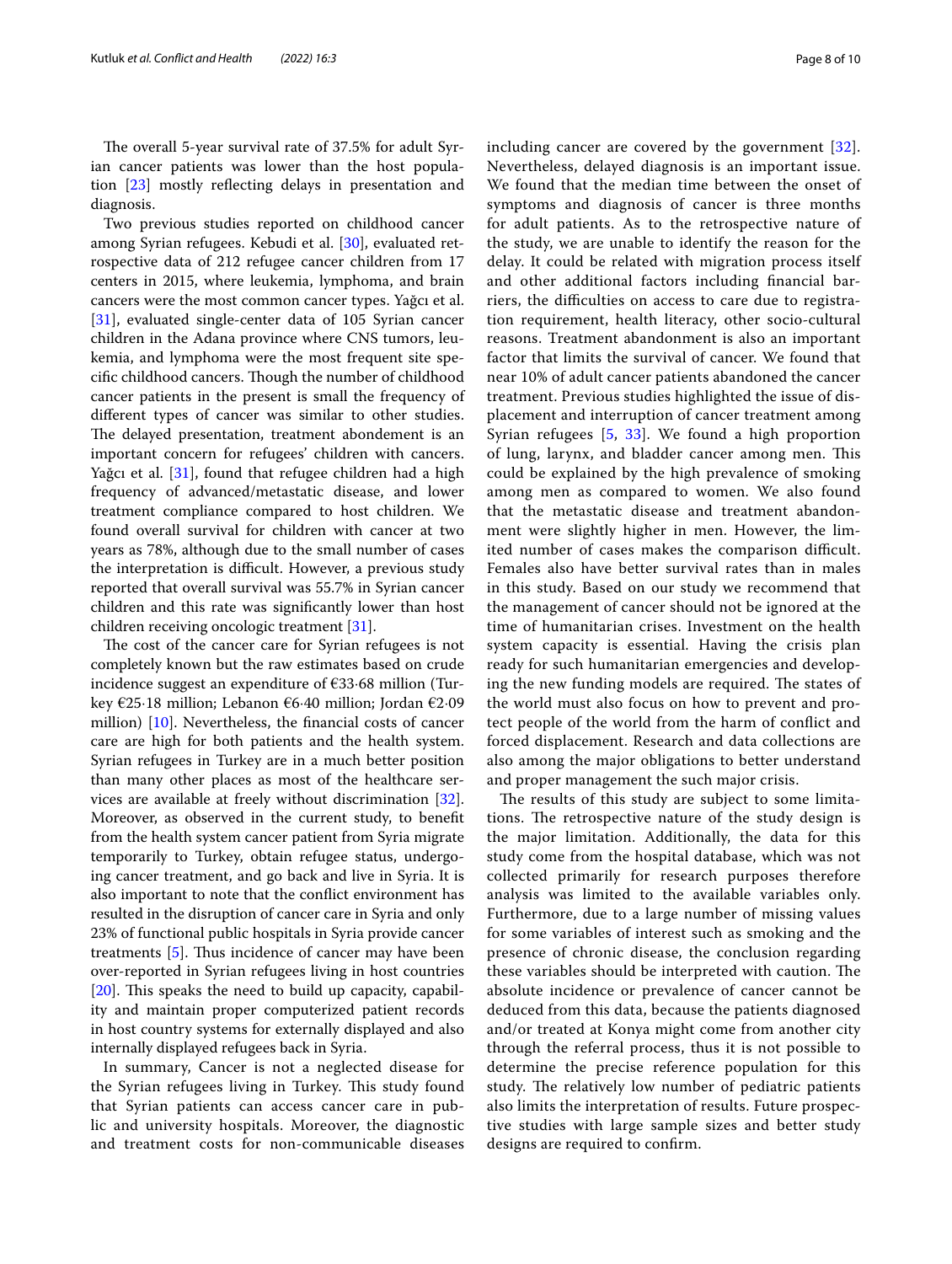## **Conclusion**

Investment in NCDs including cancer among the refugee and displaced people must be included in national health strategies and cancer control plans. Identifying and responding to the health needs of refugees at the time of sudden and mass infux is challenging for the host countries. It is the responsibility of the international community to collaborate with the host country to address health challenges linked with refugee crisis. The countries bordering the conflict zones should include "emergency crisis plans" for control of NCDs including cancer. Larger, prospective studies are needed to better understand cancer among Syrian refugees and to develop interventions that can be scaled up to reduce late stage diagnosis and provide equitable, afordable and sustainable health care.

#### **Abbreviations**

NCD: Non-communicable disease; CNS: Central nervous system; ICCC-3: Classifcation of childhood cancer third edition; ICD-10: International classifcation of diseases, tenth edition; IQR: Interquartile range; SPSS: Statistical package for the social sciences; SEER: Surveillance epidemiology and end results; WAGR syndrome: Wilms' tumor, aniridia, genitourinary abnormalities, mental retardation syndrome.

## **Supplementary Information**

The online version contains supplementary material available at [https://doi.](https://doi.org/10.1186/s13031-022-00434-4) [org/10.1186/s13031-022-00434-4](https://doi.org/10.1186/s13031-022-00434-4).

<span id="page-8-9"></span>**Additional fle 1.** Appendix A, Tables containing "Number of cancer diagnosis by year"; "The number of Comorbidities observed among 224 adult Syrian refugee patients"; "Locations of malignancy among refugees by age and sex (M/F)", "Stage by cancer topography codes" and "Tumor staging in Syrian Children with Cancer".

<span id="page-8-10"></span>**Additional fle 2.** Appendix B, Treatment modalities for adult and children Syrian refugee patients.

## **Acknowledgements**

Not applicable.

#### **Authors' contributions**

TK, MK, MK, FA contributed to the Conception and design, Collection and assembly of data, Data analysis and interpretation, Manuscript writing, Final approval of manuscript. SA contributed to the Conception and design, Data analysis and interpretation, Manuscript writing, Final approval of manuscript. İÖ, İB, YK, HT, MD contributed to the collection and assembly of data, Manuscript writing, Final approval of manuscript. RS, contributed to the Conception and design, Data analysis and interpretation, Manuscript writing, Final approval of manuscript. All authors read and approved the fnal manuscript.

#### **Funding**

This study was funded through the UK Research and Innovation GCRF Research for Health in Confict (R4HC-MENA); developing capability, partnerships and research in the Middle and Near East (MENA). Grant number ES/ P010962/1. RS is funded by National Institute of Health Research Project No131207. The funder had no role in study design, data collection and analysis, decision to publish, or preparation of the manuscript.

## **Availability of data and materials**

The datasets used and/or analyzed during the current study are available from the corresponding author on reasonable request.

#### **Declarations**

#### **Ethics approval and consent to participate**

This study was approved by the Konya Health Directorate Ethical Review Board. No formal consent was required due to the retrospective nature of the study.

#### **Consent for publication**

Not applicable—manuscript does not contain data from any individual person.

#### **Competing interests**

The authors declare that they have no competing interests.

#### **Author details**

<sup>1</sup> Department of Pediatric Oncology, Hacettepe University Faculty of Medicine and Cancer Institute, 06100 Ankara, Turkey. <sup>2</sup> Provincial Directorate of Health Konya, Konya, Turkey. <sup>3</sup> Medical Oncology Unit, Ministry of Health City Hospital, Konya, Turkey. 4 Radiation Oncology Unit, Ministry of Health City Hospital, Konya, Turkey. <sup>5</sup> Department of Pediatric Oncology, Selçuk University Meram Faculty of Medicine, Konya, Turkey. <sup>6</sup> Department of Pediatric Hematology, Necmettin Erbakan University Faculty of Medicine, Konya, Turkey. <sup>7</sup> Hematology Unit, Ministry of Health City Hospital, Konya, Turkey. <sup>8</sup>Institute of Cancer Policy, Confict and Health Research Group, King's College London, London, UK.

Received: 15 September 2021 Accepted: 6 January 2022 Published online: 31 January 2022

#### **References**

- <span id="page-8-0"></span>1. UNHCR: Syria Emergency. [https://www.unhcr.org/syria-emergency.htm.](https://www.unhcr.org/syria-emergency.htm) Accessed 11 May 2021.
- <span id="page-8-1"></span>2. UNHCR: Turkey Stats. [https://www.unhcr.org/tr/en/unhcr-turkey-stats.](https://www.unhcr.org/tr/en/unhcr-turkey-stats) Accessed 16 June 2021.
- <span id="page-8-2"></span>3. Spiegel P, Khalifa A, Mateen FJ. Cancer in refugees in Jordan and Syria between 2009 and 2012: challenges and the way forward in humanitarian emergencies. Lancet Oncol. 2014;15(7):e290–7. [https://doi.org/10.](https://doi.org/10.1016/S1470-2045(14)70067-1) [1016/S1470-2045\(14\)70067-1](https://doi.org/10.1016/S1470-2045(14)70067-1).
- 4. Spiegel PB, Cheaib JG, Aziz SA, Abrahim O, Woodman M, Khalifa A, et al. Cancer in Syrian refugees in Jordan and Lebanon between 2015 and 2017. Lancet Oncol. 2020;21(5):e280–91. [https://doi.org/10.1016/S1470-](https://doi.org/10.1016/S1470-2045(20)30160-1) [2045\(20\)30160-1.](https://doi.org/10.1016/S1470-2045(20)30160-1)
- <span id="page-8-6"></span>5. El Saghir NS, Pérez De Celis E, Fares JE, Sullivan R. Cancer care for refugees and displaced population: middle east conficts and global natural disasters. Am Soc Clin Oncol Educ B. 2018;38:433–40.
- <span id="page-8-3"></span>6. Jawad M, Millett C, Sullivan R, Alturki F, Roberts B, Vamos EP. The impact of armed confict on cancer among civilian populations in low- and middle-income countries: a systematic review. Ecancermedicalscience. 2020;14:1039. [https://doi.org/10.3332/ecancer.2020.10397.](https://doi.org/10.3332/ecancer.2020.10397)
- <span id="page-8-4"></span>7. The Constitution of the Republic of Turkey. [https://www.mevzuat.gov.tr/](https://www.mevzuat.gov.tr/MevzuatMetin/1.5.2709.pdf) [MevzuatMetin/1.5.2709.pdf](https://www.mevzuat.gov.tr/MevzuatMetin/1.5.2709.pdf) Accessed 23 Aug 2021.
- <span id="page-8-5"></span>8. Marzouk M, Kelley M, Fadhil I, Slama S, Longuere KS, Ariana P, et al. "If I have a cancer, it is not my fault I am a refugee": a qualitative study with expert stakeholders on cancer care management for Syrian refugees in Jordan. PLoS ONE. 2019;14(9):1–19. [https://doi.org/10.1371/journal.pone.](https://doi.org/10.1371/journal.pone.0222496) [0222496](https://doi.org/10.1371/journal.pone.0222496).
- <span id="page-8-7"></span>9. Mipatrini D, Balcılar M, Dembech M, Ergüder T, Ursu P. Survey on the health status, services utilization and determinants of health Syrian refugee population in Turkey. Ankara; 2019. [https://www.euro.who.int/](https://www.euro.who.int/en/countries/turkey/publications/survey-on-the-health-status,-services-utilization-and-determinants-of-health-of-the-syrian-refugee-population-in-turkey-2019) [en/countries/turkey/publications/survey-on-the-health-status,-servi](https://www.euro.who.int/en/countries/turkey/publications/survey-on-the-health-status,-services-utilization-and-determinants-of-health-of-the-syrian-refugee-population-in-turkey-2019) [ces-utilization-and-determinants-of-health-of-the-syrian-refugee-popul](https://www.euro.who.int/en/countries/turkey/publications/survey-on-the-health-status,-services-utilization-and-determinants-of-health-of-the-syrian-refugee-population-in-turkey-2019) [ation-in-turkey-2019.](https://www.euro.who.int/en/countries/turkey/publications/survey-on-the-health-status,-services-utilization-and-determinants-of-health-of-the-syrian-refugee-population-in-turkey-2019)
- <span id="page-8-8"></span>10. Abdul-Khalek RA, Guo P, Sharp F, Gheorghe A, Shamieh O, Kutluk T, et al. The economic burden of cancer care for Syrian refugees: a populationbased modelling study. Lancet Oncol. 2020;21(5):637–44. [https://doi.org/](https://doi.org/10.1016/S1470-2045(20)30067-X) [10.1016/S1470-2045\(20\)30067-X](https://doi.org/10.1016/S1470-2045(20)30067-X).